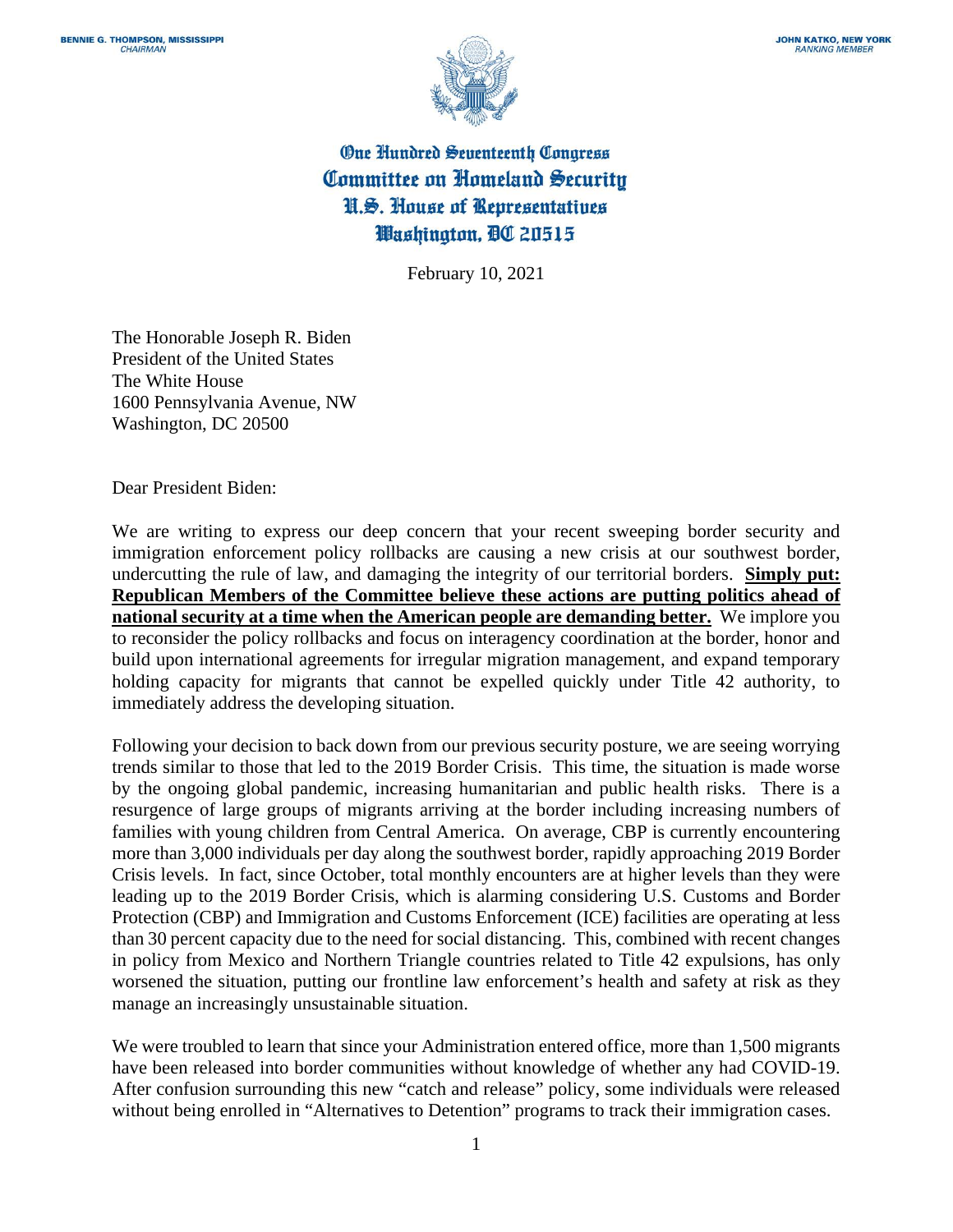We are also concerned about the Administration's plans to set up "triage" centers with the United Nations and other international organizations to facilitate the re-entry of migrants subject to the Migrant Protection Protocols back into the United States and release them into American communities during a pandemic. This sends the signal that our borders are open.

Even mainstream media outlets are questioning whether the unprecedented policy rollbacks were ill-advised, as they have reinvigorated irregular migration amid a pandemic.<sup>[1](#page-1-0)[2](#page-1-1)</sup>

The Department of Homeland Security learned valuable lessons from the 2019 Border Crisis and important security enhancements were made to prevent such a surge from happening in the future. These efforts included engaging with Mexico and Northern Triangle countries to manage the irregular migration flow bound for the United States and allowing individuals seeking asylum to access relief closer to home. They included the construction of a border wall system to impede and deny—as well as identify and classify—illicit activity. They also included delivering consequences to individuals who break our laws and cross our borders illegally. Your Administration's efforts to undue these measures resulted in the mounting crisis at the southwest border.

If you are, indeed, serious about finding common ground on homeland security issues important to the lives of Americans, let us return to a time—not too long ago—when Democrats joined Republicans in supporting increased funding to secure our border, including physical barriers and other commonsense security and enforcement measures. We would stand ready to work with you in support of strong border security and immigration policies that protect the health, safety, and security of the United States.

Sincerely,

่าน

JOHN KATKO MICHAEL T. MCCAUL Ranking Member Member Member of Congress

CLAY HIGGINS MICHAEL GUEST Member of Congress Member of Congress

<span id="page-1-0"></span><sup>&</sup>lt;sup>1</sup> Biden faces border challenge as migrant families arrive in greater numbers and large groups, accessed on February 8, 2021 at [https://www.washingtonpost.com/national/migrant-families-us-border-biden/2021/02/07/1bf05212-6970-](https://www.washingtonpost.com/national/migrant-families-us-border-biden/2021/02/07/1bf05212-6970-11eb-9ed1-73d434b5147f_story.html)<br>11eb-9ed1-73d434b5147f story.html

<span id="page-1-1"></span> $2$  Migrant Families Force Biden to Confront New Border Crisis, accessed on February 8, 2021 at <https://www.nytimes.com/2021/02/06/us/migrants-border-coronavirus-san-diego.html>